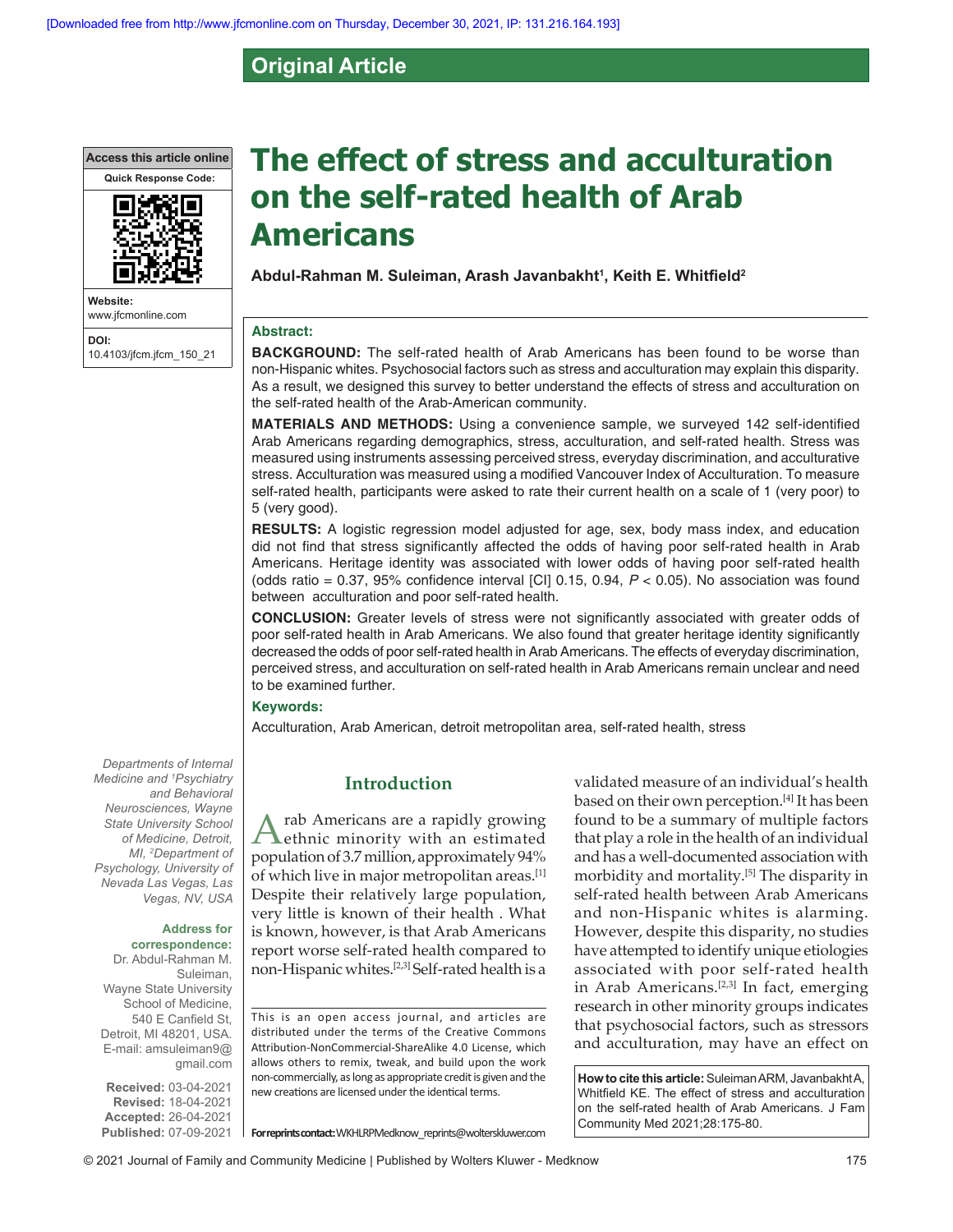self-rated health. Therefore, stress and acculturation may partially explain the disparity in self-rated health between Arab Americans and non-Hispanic whites.<sup>[6]</sup>

Stressors that Arab Americans face include perceived stress, stress as a result of everyday discrimination, and stress associated with acculturating to a new culture (acculturative stress). These stressors have been associated with a plethora of poor health outcomes, such as depression, hypertension, and diabetes.<sup>[7-10]</sup> Furthermore, stress has been associated with worse self-rated health in Arab Americans and other minority groups.[6,9] Aside from stress, acculturation, the process by which immigrants adopt the mainstream culture to become more assimilated, may also play a role in the self-rated health of Arab Americans.<sup>[11]</sup> The effects of acculturation on health behaviors such as smoking and the use of healthcare by Arab Americans and other minorities are well-documented.<sup>[11,12]</sup> However, less is known about the effect this has on the overall health of Arab Americans. Some studies have shown that greater acculturation (mainstream identification) is associated with better self-rated health and fewer chronic medical conditions and depressive symptoms, whereas other studies show that greater heritage identification is associated with better self-rated health.<sup>[13,14]</sup> The effect of acculturation on self-rated health in Arab Americans, therefore, remains unclear.

The limited understanding of the psychosocial causes of worse self-rated health in Arab Americans necessitates research in this area. We surveyed Arab Americans in the Detroit Metropolitan Area (DMA) to better understand the effects of stress and acculturation on the self-rated health of the Arab‑American community. We selected the DMA because it has the largest concentration of Arab Americans in the USA.<sup>[15]</sup> In this study, we hypothesize that stressors, such as perceived stress, everyday discrimination, and acculturative stress are associated with greater odds of poor self-rated health in Arab Americans. In addition, we hypothesize that greater levels of acculturation via identification with mainstream culture are associated with lower odds of poor self-rated health, whereas greater levels of identification with heritage culture are associated with greater odds of poor self-rated health in Arab Americans.

# **Materials and Methods**

This was a cross‑sectional study with a convenience sample comprising adults aged 18 and older who self-identified as Arab American, from the DMA. Participants were recruited at the Arab Community Center for Economic and Social Services (ACCESS) facility in Dearborn, Michigan, between July 2, 2018, and July 13, 2018. ACCESS is a nonprofit 501c3 that

provides economic, social, and health services for the Arab-American community.<sup>[9]</sup> Study personnel provided interested volunteers with a verbal and written explanation of the study in their preferred language of either English or Arabic. Participation in the study was anonymous. Upon completion of the survey, including a recording of their anthropometric measurements, participants received a \$25 gift card. The study was approved by the Institutional Review Board of Wayne State University vide letter no. 013518B3X dated 30/03/2018, and informed written consent was obtained from all the study participants.

The survey consisted of standardized questions and instruments regarding basic demographics, stressors experienced, measures of acculturation, and an item measuring self-rated health. Anthropometric measurements were also taken. The survey was translated to Modern Standard Arabic by the University of Massachusetts Amherst Translation Center. Subjects were allowed to complete the questionnaire in either English or Arabic. Assistance was provided by study personnel who spoke both Arabic and English fluently.

The primary outcomes measured were stress, acculturation, and self-rated health. To measure stress, participants filled out questions assessing the following three forms of stress: perceived stress, everyday discrimination, and acculturative stress.

Perceived stress was measured using Dr. Cohen's 14‑item Perceived Stress Scale (PSS) measuring participants perception of the stress in their lives.<sup>[16]</sup> The PSS is a validated scale previously used in various large-scale population surveys. Scores from each item were summed into a total perceived stress score ranging from 0 to 56. The internal consistency of the PSS in our study was sufficient (Cronbach's coefficient alpha = 0.55).

Everyday discrimination was measured using Dr. William's 9‑item Everyday Discrimination Scale (EDS). The EDS was designed to measure chronic day-to-day experiences with discrimination instead of more acute or structural discrimination.<sup>[17]</sup> EDS has been validated and used previously in population surveys of the Arab-American community.<sup>[9]</sup> An average of the scores from each item was calculated ranging from 1 to 6. The internal consistency of the EDS was excellent (Cronbach's coefficient alpha = 0.93).

Acculturative stress was measured using an adapted form by Dr. Mena and Dr. Padilla's 24‑item Social, Attitudinal, Familial, and Environmental Acculturative Stress Scale (SAFE-R).<sup>[18]</sup> SAFE-R was adapted and validated by Dr. Amer to measure acculturative stress in Arab Americans.<sup>[18,19]</sup> Scores from each item were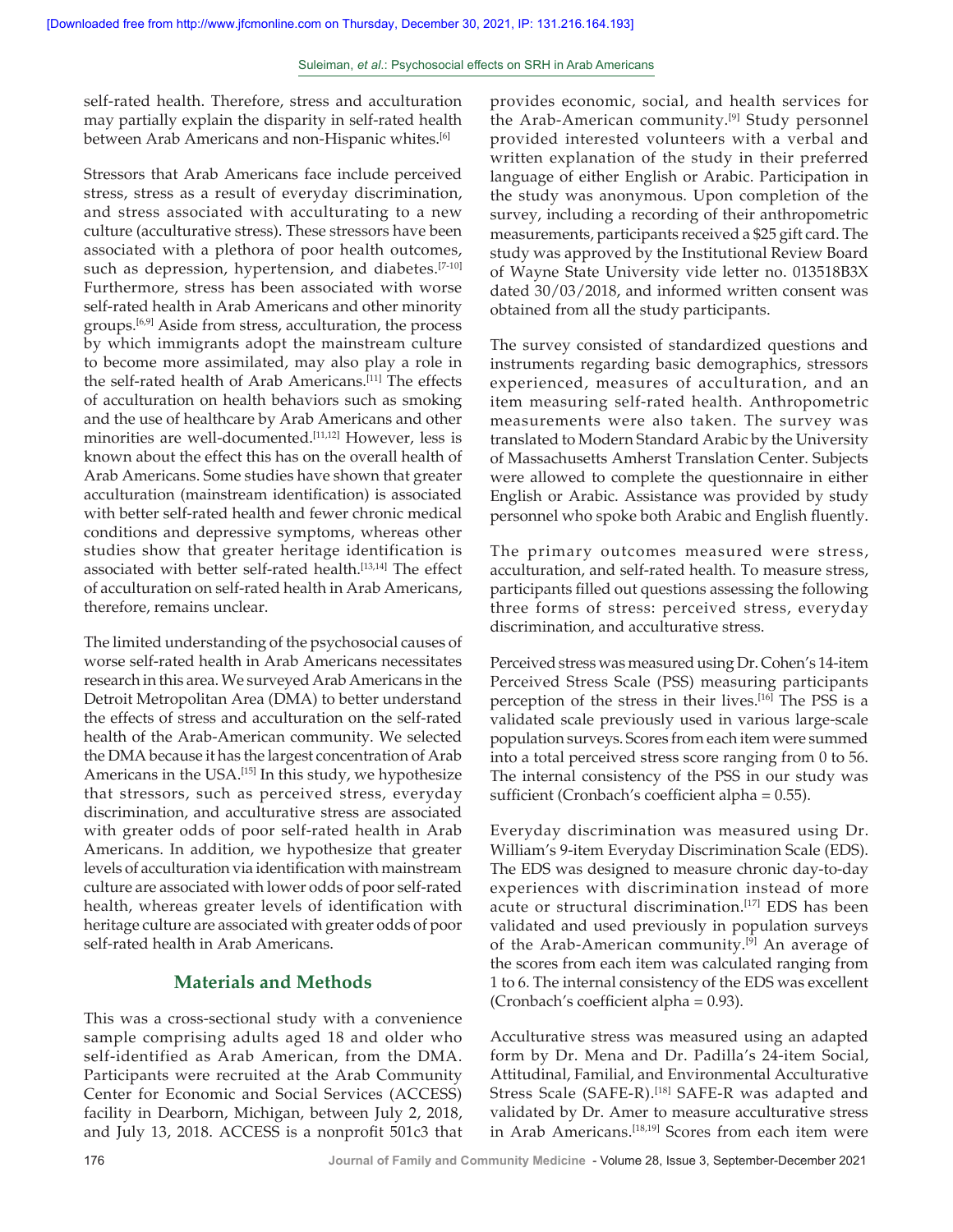summed into a total SAFE-R score ranging from 0 to 120. The internal consistency of the SAFE‑R was excellent (Cronbach's coefficient alpha = 0.94).

We measured acculturation with Dr. Amer's modified 20‑item Vancouver Index of Acculturation scale (VIA-A). VIA-A consists of 10 items that measure mainstream identification and 10 items that measure heritage identification in Arab Americans.[19,20] The VIA‑A has been adapted for and validated in Arab Americans.[19] An average of the scores from each item measuring heritage identity was calculated. In addition, all items measuring mainstream identity were also averaged. Averages for both heritage and mainstream identification ranged from 1 to 5. The internal consistency of the VIA‑A was strong (Cronbach's coefficient alpha = 0.92).

Self-rated health was measured by asking participants how they would rate their current health on a scale ranging from 1 (very poor) to 5 (very good). Similar to other studies on self‑rated health in Arab Americans, we determined poor self-rated health as any response of 3 or lower.[9]

The demographic variables we collected included the following: age, sex, religion, marital status, country of birth, whether participant is an immigrant or not, language spoken at home, employment status, and education level. The anthropometric measurements that we collected consisted of subject's height and weight. We measured height using a measuring tape with participants' backs against a wall. Weight was measured using a Taylor digital scale. We calculated body mass index (BMI) using the patient's height and weight that we had measured.

Data analysis was conducted using SPSS 25 (IBM SPSS: Armonk, New York, USA) for the Macintosh. Descriptive statistics were conducted on the sample. We tested the effects of stress and acculturation on self‑rated health by using a binomial logistic regression analysis controlling for age, sex, BMI, and level of education.

#### **Results**

The sample consisted of 142 self-identified Arab Americans, who were predominantly immigrants. The average age of participants was 39 (standard deviation [SD] = 14.1). The sample was 70.7% women. The average BMI of participants was  $29$  (SD = 8.0). With regard to self-rated health, 41.2% of the participants rated their health as okay or poor. Complete descriptive statistics for demographic variables and self‑rated health is shown in Table 1.

**Table 1: Descriptive statistics: Demographic information and self‑rated health status of American Arabs**

| Aws                               |            |
|-----------------------------------|------------|
| Variable                          | $N$ (%)    |
| Age $(n=140)$                     |            |
| >39                               | 68 (48.6)  |
| $\leq$ 39                         | 72 (51.4)  |
| Sex $(n=140)$                     |            |
| Male                              | 41 (29.3)  |
| Female                            | 99 (70.7)  |
| Religion $(n=140)$                |            |
| Muslim                            | 131 (93.6) |
| Christian                         | 8(5.7)     |
| Jewish                            | 1(0.7)     |
| Marital status $(n=141)$          |            |
| Never married                     | 37 (26.2)  |
| Divorced                          | 10(7.1)    |
| Separated                         | 4(2.8)     |
| Widowed                           | 14 (9.9)   |
| Married                           | 76 (53.9)  |
| Country of birth (n=135)          |            |
| Iraq                              | 47 (34.8)  |
| USA                               | 20 (14.8)  |
| Lebanon                           | 18 (13.3)  |
| Syria                             | 18 (13.3)  |
| Yemen                             | 17 (12.6)  |
| Other                             | 15(11.1)   |
| Immigrant $(n=138)$               |            |
| Yes                               | 103 (74.6) |
| No                                | 35(25.4)   |
| Language spoken at home $(n=140)$ |            |
| Arabic                            | 92 (66.2)  |
| Arabic, English                   | 29 (20.9)  |
| English                           | 14(10.1)   |
| Other                             | 4(2.9)     |
| Employment status (n=140)         |            |
| Unemployed                        | 81 (57.9)  |
| Employed                          | 59 (42.1)  |
| Education level $(n=138)$         |            |
| None                              | 6 (4.3)    |
| Grades 1-8                        | 22 (15.9)  |
| High school                       | 57 (41.3)  |
| College                           | 47 (34.1)  |
| Grad school                       | 6(4.3)     |
| Self-rated health (n=141)         |            |
| Very good                         | 26 (18.4)  |
| Good                              | 57 (40.4)  |
| Ok                                | 39 (27.7)  |
| Poor                              | 13 (9.2)   |
| Very poor                         | 6(4.3)     |

A binomial logistic regression analysis controlling for age, sex, BMI, and education found no significant effect of stress on self-rated health in Arab Americans (*P* > 0.05). However, there was a notable trend for the effect of everyday discrimination (odds ratio [OR] = 1.66, 95% confidence interval [CI] 0.97, 2.86, *P* = 0.066) and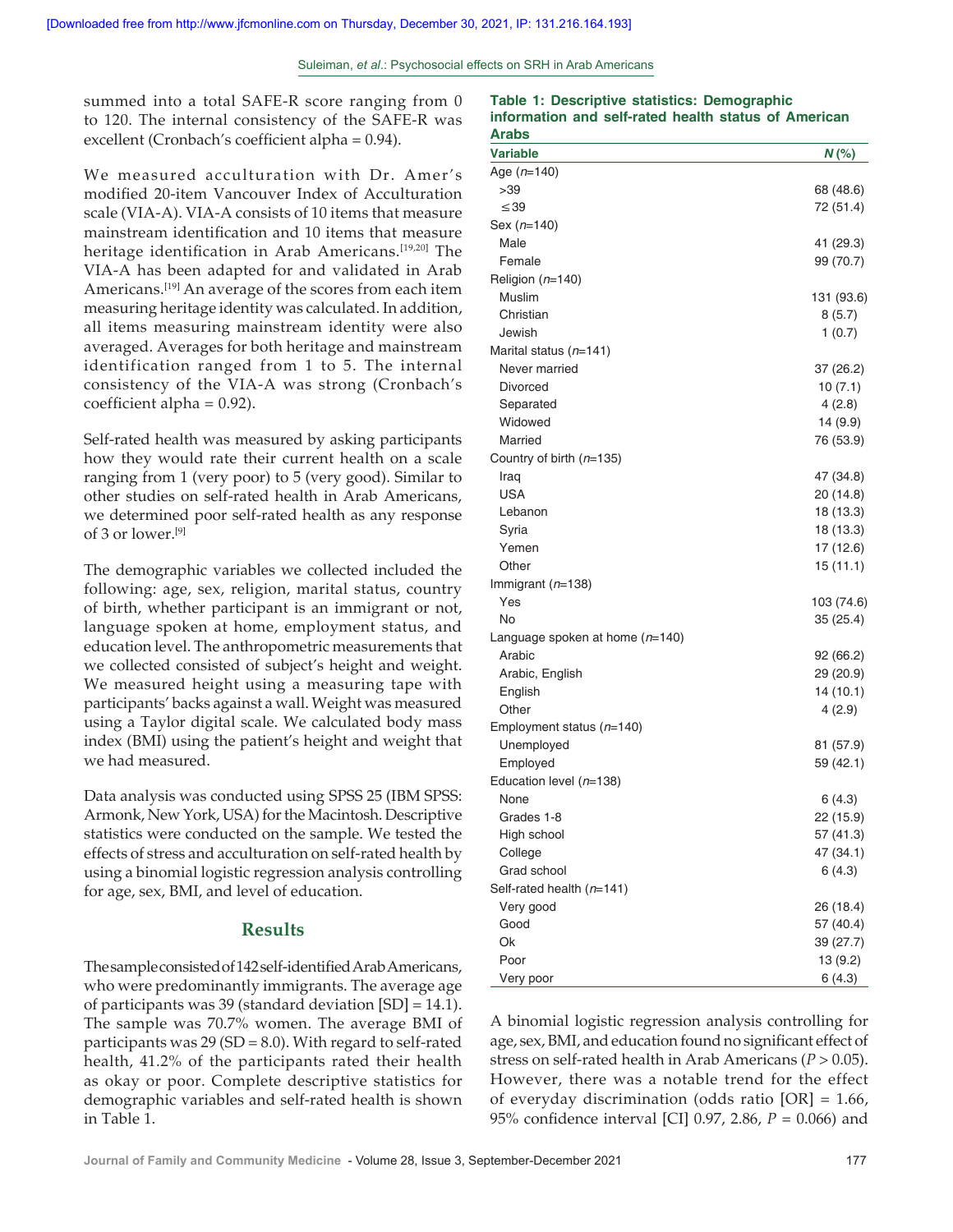perceived stress (OR = 1.05, 95% CI 0.99, 1.12, *P* = 0.092) on self‑rated health. Summary scores for stressors and complete analysis of stress and self‑rated health are shown in Tables 2 and 3, respectively.

A binomial logistic regression analysis controlling for age, sex, BMI, and education found that heritage identity was significantly associated with lower odds of poor self‑rated health (OR = 0.37, 95% CI 0.15, 0.94, *P* < 0.05). For every unit of increase in the total heritage identity score, the odds of poor self-rated health decreased by 63%. Greater acculturation (mainstream identity) was not significantly associated with greater odds of poor self-rated health in Arab Americans. However, there was a notable trend for the effect of acculturation on self-rated health (OR = 2.22, 95% CI 0.89, 5.55, *P* = 0.089). Summary scores for acculturation and complete analysis of acculturation and self‑rated health are shown in Tables 2 and 4, respectively.

#### **Table 2: Mean stressor and acculturation summary scores for American Arabs**

| <b>Variable</b>                       | <b>Mean</b> | SD    |
|---------------------------------------|-------------|-------|
| Perceived stress total score          | 25.6        | 7.46  |
| Everyday discrimination average score | 1.7         | 1.07  |
| Acculturative stress total score      | 36.9        | 25.63 |
| Heritage identity average score       | 3.8         | 0.71  |
| Mainstream identity average score     | 3.6         | 0.70  |
| CD_Ctandard daviation                 |             |       |

SD=Standard deviation

#### **Table 3: Binomial logistic regression results: Stress and self‑rated health among American Arabs**

| <b>Predictors</b>       | <b>Total sample</b> |                                     |  |
|-------------------------|---------------------|-------------------------------------|--|
|                         | <b>OR</b>           | 95% CI (lower<br>bound-upper bound) |  |
| Perceived stress        | $1.05^{\dagger}$    | $0.99 - 1.12$                       |  |
| Everyday discrimination | $1.66^{\dagger}$    | $0.97 - 2.86$                       |  |
| Acculturative stress    | 0.99                | $0.97 - 1.01$                       |  |
| Age                     | $1.04*$             | 1.00-1.07                           |  |
| Sex                     | 1.52                | $0.61 - 3.78$                       |  |
| BMI                     | $1.06*$             | $1.00 - 1.12$                       |  |
| Education               | 0.83                | $0.52 - 1.32$                       |  |

† *P*<0.1, \**P*<0.05. OR=Odds ratio, CI=Confidence interval, BMI=Body mass index

#### **Table 4: Binomial logistic regression results: Acculturation and self‑rated health among American Arabs**

| <b>Predictors</b>   |                   | <b>Total sample</b>              |  |  |
|---------------------|-------------------|----------------------------------|--|--|
|                     | <b>OR</b>         | 95% CI (lower bound-upper bound) |  |  |
| Heritage identity   | $0.37*$           | $0.15 - 0.94$                    |  |  |
| Mainstream identity | 2.22 <sup>†</sup> | $0.89 - 5.55$                    |  |  |
| Age                 | 1.02              | $0.99 - 1.05$                    |  |  |
| Sex                 | 1.33              | $0.55 - 3.21$                    |  |  |
| <b>BMI</b>          | $1.07*$           | $1.02 - 1.14$                    |  |  |
| Education           | 0.92              | $0.59 - 1.42$                    |  |  |

† *P*<0.1, \**P*<0.05. OR=Odds ratio, CI=Confidence interval, BMI=Body mass index

# **Discussion**

The objective of our study was to better understand the impact of stress and acculturation on the self-rated health of Arab Americans. With regard to stress, we found that stress was not associated with greater odds of poor self-rated health in Arab Americans. However, we found a notable trend toward significance that suggests that everyday discrimination and perceived stress may increase the odds of poor self-rated health in Arab Americans. Regarding acculturation, we found that greater heritage identity significantly decreased the odds of poor self-rated health in Arab Americans. In addition, we found that a notable trend toward significance suggesting greater acculturation may increase the odds of poor self-rated health in Arab Americans.

The deleterious effects of stress on the self-rated health of other minority groups have been well studied. For example, higher levels of perceived stress in black adults were associated with worse self-rated health.[6] Furthermore, black and Asian adults who have stress on account of experiences with discrimination were more likely to have worse self-rated health.<sup>[21,22]</sup> As far as Arab Americans are concerned, however, only one study has examined the effect of stress on self-rated health. Kader *et al.,* studied the effect of discrimination on self‑rated health and found that it was associated with an increase in the odds poor self-rated health in Arab Americans residing in Dearborn.<sup>[9]</sup> Our study found no evidence of a significant increase in the odds of poor self‑rated health in Arab Americans caused by everyday stress. However, we did find notable trends suggesting the need for further examination of the effects of everyday discrimination and perceived stress on Arab-American self-rated health. The differences in our findings compared to Kader *et al*.'s findings may be due to the convenience sampling in our two studies resulting in different sample characteristics.

Unique to our study as compared to Kader *et al*.'s study is the fact that we also examined whether acculturative stress increased the odds of poor self-rated health in Arab Americans. Literature regarding the effects of acculturative stress on self-rated health has been mixed. Panchang *et al.,* examined acculturative stress in Latino and Asian immigrants and found no significant effect on self-rated health.<sup>[23]</sup> However, Panchang *et al.'s* findings contradict findings by Garcia *et al.,* that suggested that acculturative stress attenuated the cortisol awakening response potentially leading to the increased likelihood of Mexican-Americans reporting poor self-rated health.<sup>[23,24]</sup> Interestingly, Finch and Kader found that acculturative stress associated with language barriers and discrimination did not predict poor self-rated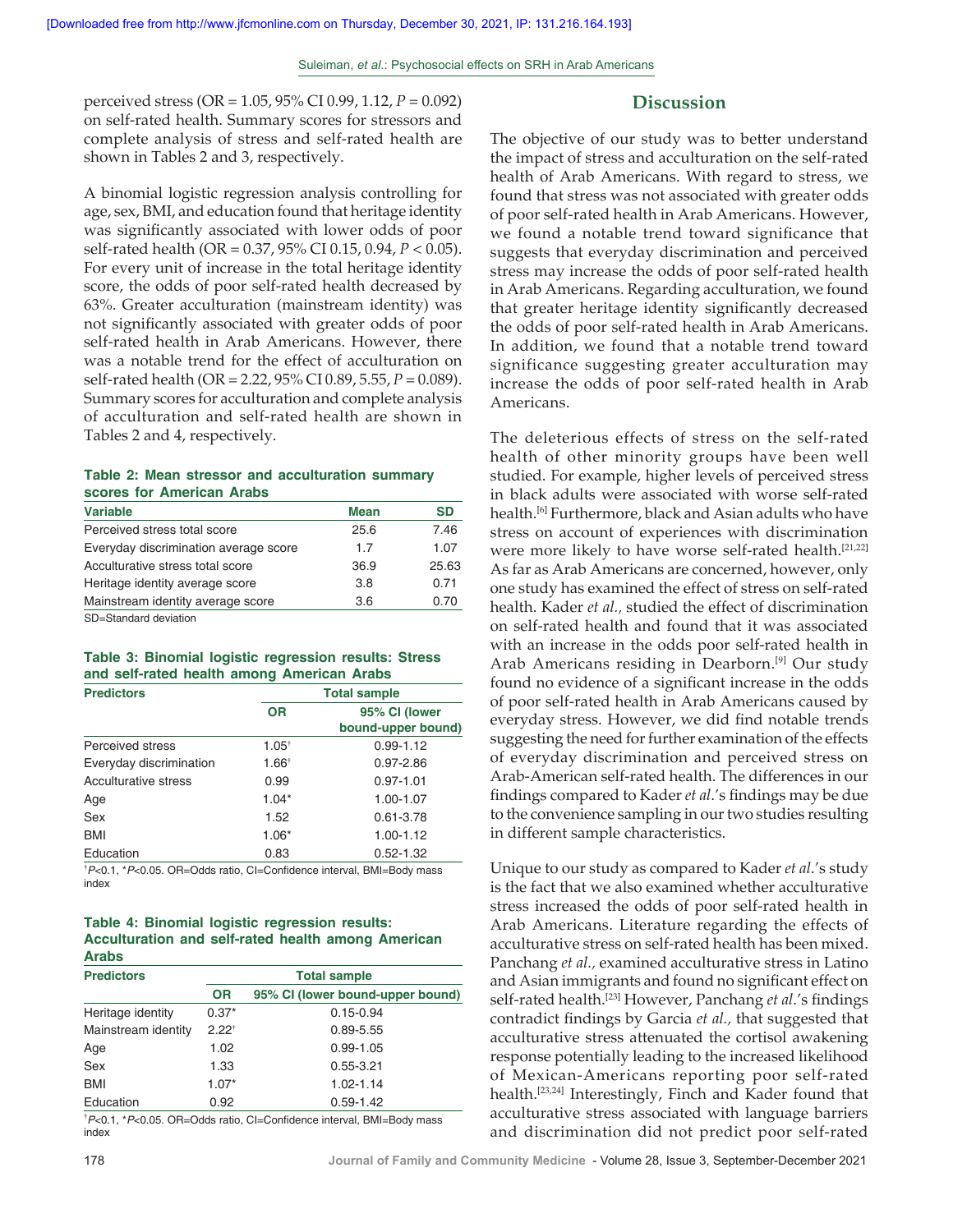health. However, they found that acculturative stress as a result of the legal status did predict poor self-rated health.[23,25] Our study is the first to look at the effects of acculturative stress on self‑rated health in Arab Americans. Our finding that acculturative stress does not increase the odds of poor self-rated health in Arab Americans replicates Panchang *et al*.'s findings on Latino and Asian immigrants.[23] The differences between our results and both Finch *et al*., and Garcia *et al*.'s results may be due to the fact that our sample was recruited from Dearborn, Michigan, an ethnic enclave in the DMA with the largest concentration of Arab Americans in the country.[1] As a result, Arab Americans in Dearborn may be exposed to less pressure to acculturate and therefore have lower levels of all forms of acculturative stress compared to other minorities and Arab Americans residing elsewhere.[26]

As it relates to Arab Americans, acculturation has been associated with both better and worse self-rated health in two separate studies.[2,27] In Abdulrahim *et al*., the effect of acculturation on self‑rated health in a sample of Arab Americans was measured by using immigrant status and language preference.<sup>[2]</sup> They found that Arabic-speaking immigrants reported worse self-rated health compared to US‑born Arab Americans and English‑speaking Arab immigrants.[2] On the other hand, Read *et al*., used length of time in the US and citizenship status to examine the effect of acculturation on self-rated health.<sup>[27]</sup> They found that Arab immigrants who are citizens have worse self-rated health.<sup>[27]</sup> Our findings differ from both of these previous studies. We did not find an effect of acculturation on self‑rated health. Instead. we found that greater heritage identity was associated with lower odds of poor self‑rated health. The differences in our study compared to the two studies may be due to the fact that we used a validated measure of acculturation and heritage identity in the Arab Americans, whereas both the studies relied on indirect measures such as citizenship and language preference.<sup>[2,27]</sup>

Our study has several limitations. First, our sample was recruited from Dearborn, Michigan, an ethnic enclave. Thus, our findings may not be generalizable to Arab Americans living outside ethnic enclaves. Second, our convenience sampling may introduce a selection bias as the majority of participants were looking for help for economic and health needs. Finally, we offered \$25 gift cards to participants, which may have introduced a response bias. However, it is important to note that Arab Americans in the DMA are often an economically vulnerable minority group, as evidenced by a recent study that showed that 48% of the participants were recipients of food assistance from the government.<sup>[9]</sup> As a result, we felt it was important to reimburse our participants for the time required to complete the survey

(approximately 1 hour). A recently published article on the ethics of compensating research participants provides support for our decision.<sup>[28]</sup>

## **Conclusion**

We found that greater levels of stress were not significantly associated with greater odds of poor self-rated health in Arab Americans. We also found that greater heritage identity significantly decreased the odds of poor self‑rated health in Arab Americans. The effects of everyday discrimination, perceived stress, and greater acculturation on self-rated health in Arab Americans remain unclear and need to be examined further. To our knowledge, this study is one of the few that has looked at the effects of stressors and acculturation on the self-rated health of Arab Americans. Our study adds to a growing body of literature examining the health of Arab Americans. We hope that our findings inspire future research into the health of Arab Americans. We also envisage that our findings can inform clinicians on the potential psychosocial determinants of poor health in their Arab‑American patients.

#### **Financial support and sponsorship** Nil.

### **Conflicts of interest**

There are no conflicts of interest.

## **References**

- 1. Demographics. Arab American Institute; 2012. Available from: http://www.aaiusa.org/demographics. [Last accessed on 2016 Mar 17].
- 2. Abdulrahim S, Baker W. Differences in self-rated health by immigrant status and language preference among Arab Americans in the Detroit Metropolitan Area. Soc Sci Med 2009;68:2097‑103.
- 3. Centers for Disease Control and Prevention (CDC). Racial/ethnic disparities in self-rated health status among adults with and without disabilities – United States, 2004‑2006. MMWR Morb Mortal Wkly Rep 2008;57:1069‑73.
- 4. Krause NM, Jay GM. What do global self-rated health items measure? Med Care 1994;32:930‑42.
- 5. Idler EL, Benyamini Y. Self-rated health and mortality: A review of twenty‑seven community studies. J Health Soc Behav 1997;38:21‑37.
- 6. Fatma HG, Joan VA, Ajabshir S, Gustavo ZG, Exebio J, Dixon Z. Perceived stress and self-rated health of Haitian and African Americans with and without Type 2 diabetes. J Res Med Sci 2013;18:198‑204.
- 7. Wrobel NH, Farrag MF, Hymes RW. Acculturative stress and depression in an elderly Arabic sample. J Cross Cult Gerontol 2009;24:273‑90.
- 8. Spruill TM, Butler MJ, Thomas SJ, Tajeu GS, Kalinowski J, Castañeda SF, *et al.* Association between high perceived stress over time and incident hypertension in black adults: Findings from the Jackson heart study. J Am Heart Assoc 2019;8:e012139.
- 9. Kader F, Bazzi L, Khoja L, Hassan F, de Leon CM. Perceived